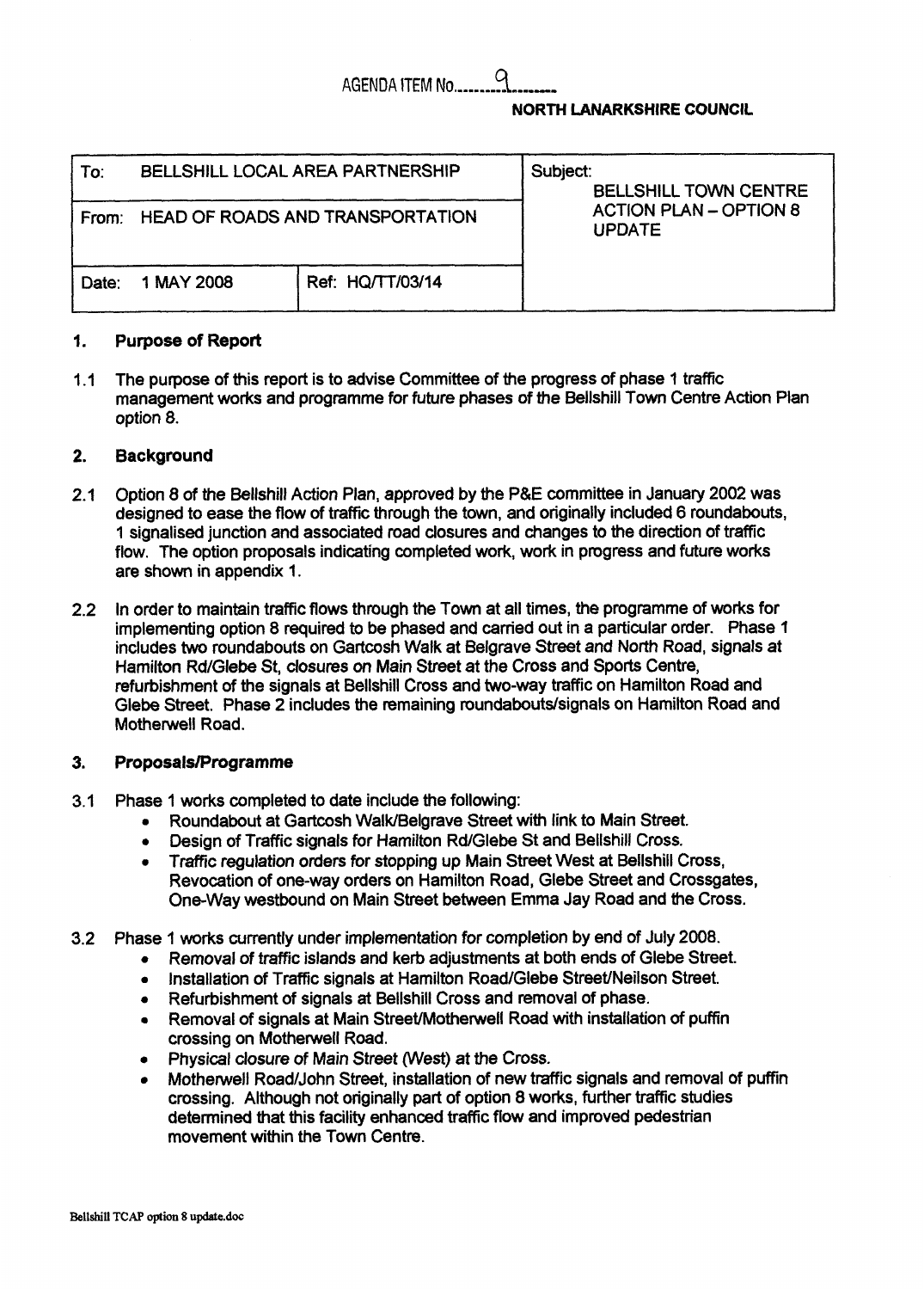- Kerb adjustments at the junction of Crossgates/ Motherwell Road to permit future two-way traffic movement.
- 3.3 Phase 2 of option **8** traffic management works:
	- A consultants brief is under preparation for the design of the signals at Crossgates/Hamilton Road and the remaining three roundabouts on Hamilton Road (2 no) and Mothewell Road (1 no) and this will be issued before the end of May 2008 for an appointment to be made by August. The design completion date will be March 2009, following which, subject to availability **of** funding, contracts can be let for site construction work, including public utility investigations, service diversions and the main contract. With construction estimated to take one year, completion can be achieved by June 2010 if all sites are worked on simultaneously. With phasing, which may be required to maintain traffic flow, the works are likely to extend to December 2010. It is expected that some ground and public utility investigations can be undertaken during the current financial year as a degree of information will be required for completion of the design.
- 3.4 Costs for the phase2 consultants design work for the roundabouts/ traffic signals are estimated at **f250,OOO** and the construction work (including PU diversions and traffic management) will be in the order of  $£2.5$  million depending on the extent of the services work required.
- **3.5**  Simultaneous with the above programme for the remaining option 8 **works** within the control of the Council, will be the construction **of** the Gartcosh WalWNorth Road roundabout to be undertaken by Tesco for which a start date is unknown at present. This will be a major construction project at an extremely important traffic node within the Town and the associated traffic arrangements will require detailed management. The processing of the traffic order for the closure of Main Street at the Sports Centre will also commence at this stage as Main Street is required to stay open until the Tesco roundabout is complete.
- 3.6 In parallel with the current phase 1 traffic management works, phases 184 streetscape works in Main Street and John Street are ongoing and scheduled for completion by end of May 2008. Temporary asphalt patches have been laid at locations where new lighting columns are erected and new manholes have to be constructed to ensure no trip hazards are left. These will **be** removed and the slabwork completed before the end of the phase. The tenders for the phase **3** streetscape works through the main shopping section of Main Street will be issued as soon as possible. The works are of a value which requires advertising through the European Journal for which the timescale is presently unknown but is likely to be several months. The one-way traffic order is already in place for this section and just requires to be implemented *on* completion of the streetscape work. Phase 4 being the remainder of Main Street, North Road and Hamilton Road, will follow. The phasings for the streetscape works are shown in appendix 2.

### 4. **Recommendations**

- 4.1 Committee is asked to note:
	- a) The ongoing status of the various Traffic projects in Bellshill.
	- b) The future proposals and timescales to take the works to completion.

**HEAD OF ROADS AND TRANSPORTATION** (14 April 2008)

Local Government Access to Information Act: for further information about this report, please contact Tom Peebles on 01236 616406.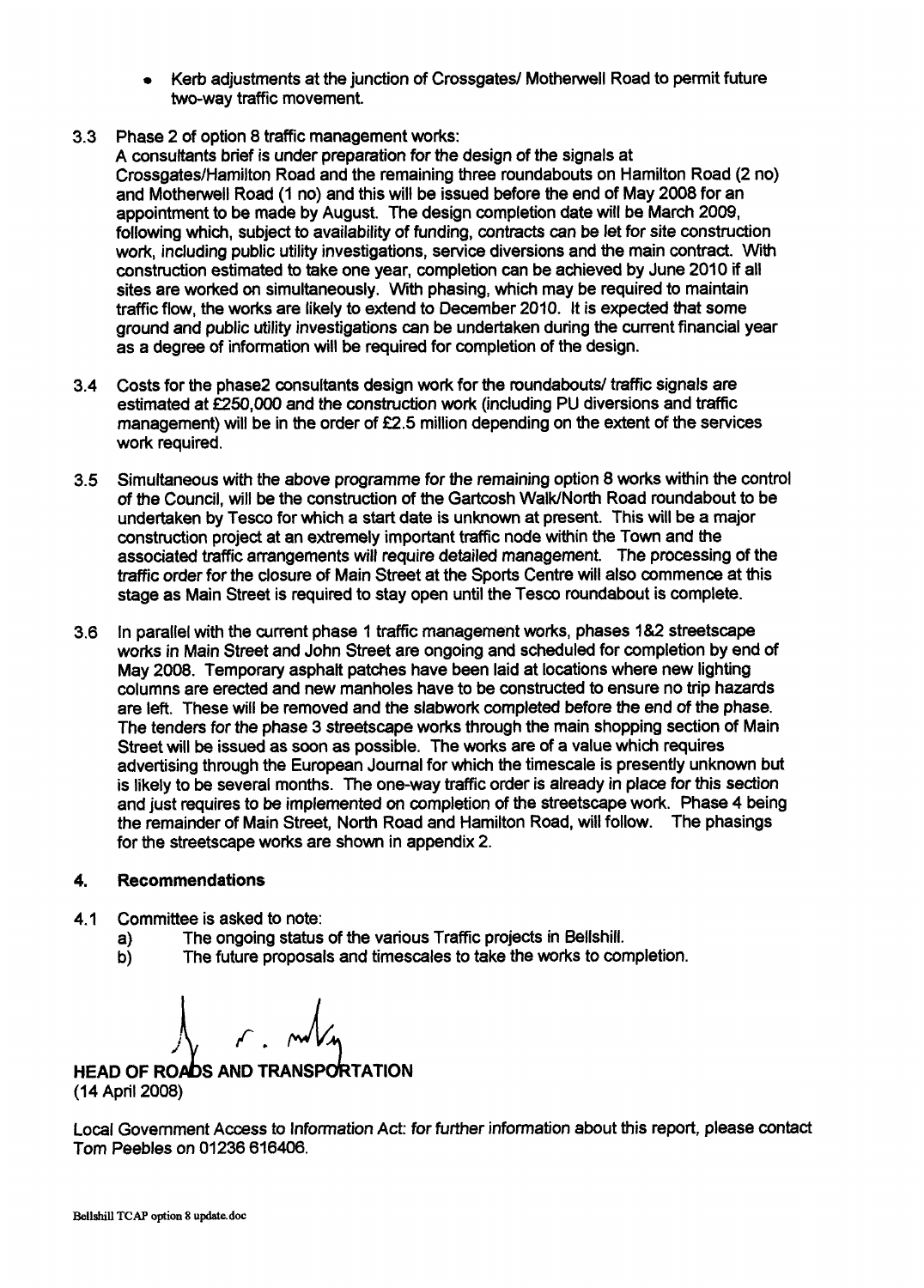